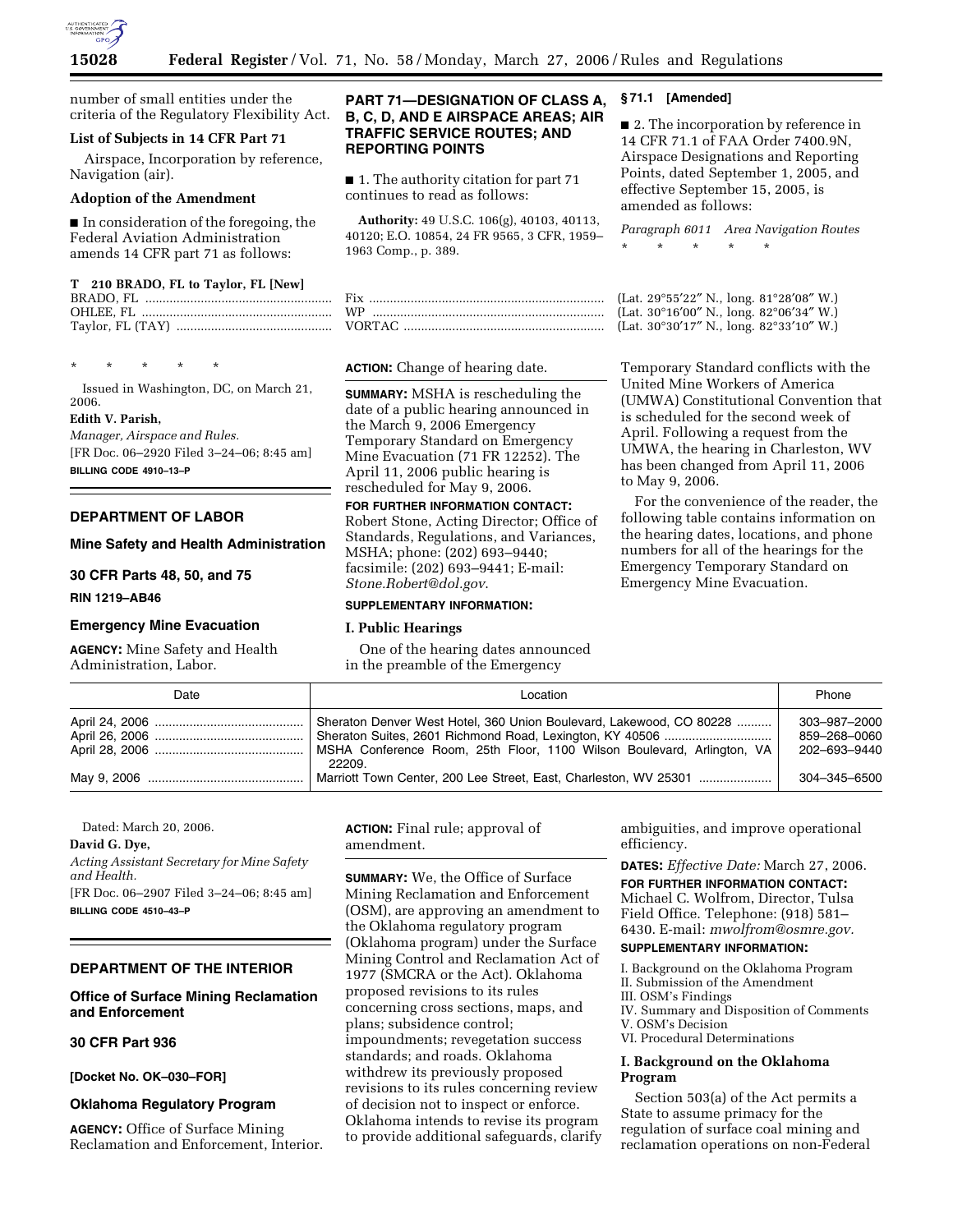and non-Indian lands within its borders by demonstrating that its program includes, among other things, ''a State law which provides for the regulation of surface coal mining and reclamation operations in accordance with the requirements of this Act \* \* \*; and rules and regulations consistent with regulations issued by the Secretary pursuant to this Act.'' See 30 U.S.C.  $1253(a)(1)$  and  $(7)$ . On the basis of these criteria, the Secretary of the Interior conditionally approved the Oklahoma program on January 19, 1981. You can find background information on the Oklahoma program, including the Secretary's findings, the disposition of comments, and the conditions of approval, in the January 19, 1981, **Federal Register** (46 FR 4902). You can also find later actions concerning Oklahoma's program and program amendments at 30 CFR 936.10, 936.15 and 936.16.

# **II. Submission of the Amendment**

By letter dated July 15, 2005 (Administrative Record No. OK–946.02), Oklahoma sent us an amendment to its approved regulatory program under SMCRA (30 U.S.C. 1201 *et seq.*). Oklahoma proposed revisions to rules concerning cross sections, maps, and plans; subsidence control; impoundments; revegetation success standards; roads; and review of decision not to inspect or enforce. Oklahoma intends to revise its program to provide additional safeguards, clarify ambiguities, and improve operational efficiency.

We announced receipt of the amendment in the October 18, 2005, **Federal Register** (70 FR 60481). In the same document, we opened the public comment period and provided an opportunity for a public hearing or meeting on the adequacy of the amendment. We did not hold a public hearing or meeting because no one requested one. The public comment period ended on November 17, 2005. We did not receive any comments.

During our review of the amendment, we identified concerns about subsidence control and subsidence control plan, impoundments, revegetation: standards for success, and review of decision not to inspect or enforce. We notified Oklahoma of these concerns by letters dated September 15, 2005, and October 28, 2005 (Administrative Record Nos. OK–946.04 and OK–946.07, respectively).

Oklahoma responded in letters dated October 14, 2005, and November 17, 2005 (Administrative Record Nos. OK– 946.05 and OK–946.08, respectively), by sending us revisions to its amendment

and additional explanatory information. Also, in its letter dated November 17, 2005, Oklahoma stated that its staff is continuing to review Oklahoma Administrative Code (OAC) 460:20–57– 6, pertaining to review of decision not to inspect or enforce, and will submit a second amendment separately on this issue. Therefore, Oklahoma has withdrawn its previously proposed revisions to OAC 460:20–57–6.

Based upon Oklahoma's additional explanatory information for and revisions to its amendment, we reopened the public comment period in the December 30, 2005, **Federal Register**  (70 FR 77348). The comment period closed on January 17, 2006. We did not receive any comments.

### **III. OSM's Findings**

Following are the findings we made concerning the amendment under SMCRA and the Federal regulations at 30 CFR 732.15 and 732.17. We are approving the amendment as described below.

#### *A. Minor Revisions to Oklahoma's Rules*

Oklahoma proposed minor wording, editorial, punctuation, and grammatical changes to the following previouslyapproved rules: Impoundments, OAC 460:20–43–14(a)(1), (a)(3), (a)(9)(A),  $(a)(9)(B)(iii)$ , and  $(a)(11)(A)$ ; Roads: general, OAC 460:20–43–52 (e)(1); Revegetation: standards for success, OAC 460:20–45–46(c)(2); and Subsidence control, OAC 460:20–45– 47(c)(2).

Because these changes are minor, we find that they will not make Oklahoma's regulations less effective than the Federal regulations.

*B. OAC 460:20–25–11. Cross Sections, Maps, and Plans (Federal Counterpart 30 CFR 779.25) and OAC 460:20–29–11. Cross Sections, Maps, and Plans (Federal Counterpart 30 CFR 783.25)* 

The following findings pertain to surface and underground coal mining.

Oklahoma proposed to delete paragraphs (a)(11) that require permit applications to include cross sections, maps, and plans that show sufficient slope measurements to adequately represent the existing land surface configuration of the proposed permit area. There are no direct counterpart Federal regulations for the above paragraphs that Oklahoma proposed to delete. We are approving the deletions because they will not render the Oklahoma regulations less effective than the Federal regulations at 30 CFR 779.25 and 783.25.

# *C. OAC 460:20–31–13. Subsidence Control Plan (Federal Counterpart 30 CFR 784.20)*

Oklahoma proposed to revise paragraph (a)(3) regarding conducting surveys of the condition of all Energy Policy Act (EPAct) protected structures and water supplies. The EPAct protected structures are non-commercial buildings or occupied residential dwellings and structures related thereto. The EPAct protected water supplies are all drinking, domestic, and residential water supplies within the permit area and adjacent area that could be contaminated, diminished, or interrupted by subsidence. Oklahoma proposed to add language that would exempt permit applicants from conducting surveys of EPAct protected structures if the applicants do not propose to use mining technology that results in planned subsidence. The surveys are still required if applicants propose to use mining technology that would result in planned subsidence. The counterpart Federal regulation to OAC 460:20–31–13(a)(3) is found at 30 CFR 784.20(a)(3). When you first read this regulation, it appears to require applicants to conduct pre-mining surveys of EPAct protected structures and EPAct protected water supplies. However, when you continue to read this regulation, it only requires applicants to conduct pre-mining surveys of EPAct protected water supplies. The reason for this is that, on April 27, 1999, the U.S. Court of Appeals for the District of Columbia vacated the Federal regulatory provision requiring applicants to conduct surveys of EPAct protected structures. On December 22, 1999 (64 FR 71653), in response to the Court's action, we suspended that portion of 30 CFR 784.20(a)(3) which required a survey of the EPAct protected structures. The remainder of paragraph (a)(3) continues in force, thereby, requiring applicants to conduct pre-mining surveys of all EPAct protected water supplies.

We are approving Oklahoma's revision because it requires pre-mining surveys of all EPAct protected water supplies as does the Federal regulation at 30 CFR 784.20(a)(3). We are also approving it because it is not inconsistent with and will not render the Oklahoma regulations less effective than the above Federal regulations by requiring pre-mining surveys of EPAct protected structures if applicants propose to use mining technology that results in planned subsidence.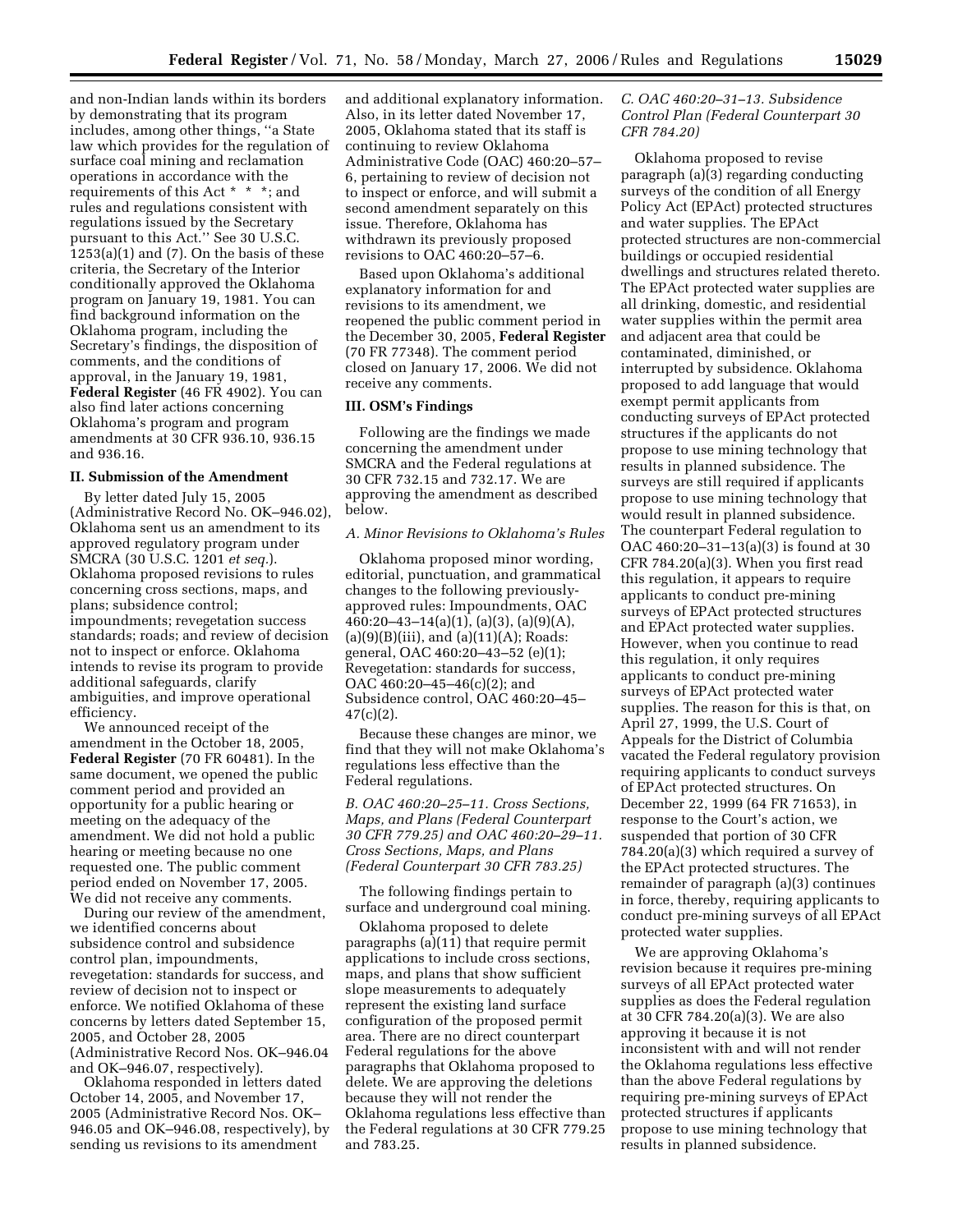# *D. OAC 460:20–43–14. Impoundments (Federal Counterpart 30 CFR 816.49)*

Oklahoma proposed to add new paragraph (a)(14) that prohibits embankment slopes of impoundments from being closer than 100 feet, measured horizontally, from any public road right-of-way unless otherwise approved under procedures established in 460:20–7–4(4) and 460:20–7–5(d). It also requires the area between the road right-of-way and the embankment slopes of an impoundment, which is the clear zone slopes, to not be steeper than a 1V:6H grade.

There is no direct counterpart Federal regulation regarding the distance between an embankment slope of an impoundment and a public road rightof-way. However, the Federal regulation at 30 CFR 761.11(d) ordinarily prohibits or limits surface coal mining operations within 100 feet, measured horizontally, of the outside right-of-way line of any public road. Because impoundments can be part of a surface coal mining operation and Oklahoma proposed to prohibit a part of the surface coal mining operation (impoundments) from being closer than 100 feet, measured horizontally, of the outside right-of-way line of any public road, we are approving this revision as it is consistent with the Federal regulation at 30 CFR 761.11(d).

Also, there is no counterpart Federal regulation regarding clear zone slopes. We find that Oklahoma's proposed revision to require that the clear zone slopes not be steeper than a 1V:6H grade is not inconsistent with the Federal regulations at 30 CFR 816.150, Roads: general, and we are approving it.

*E. OAC 460:20–43–46. Revegetation: Standards for Success (Federal Counterpart 30 CFR 816.116) and OAC 460:20–45–46. Revegetation: Standards for Success (Federal Counterpart 30 CFR 817.116)* 

The following findings pertain to surface and underground mining.

Oklahoma proposed to revise paragraphs (b)(3) regarding areas to be developed for fish and wildlife habitat, recreation, shelter belts, or forest products. Currently, these paragraphs require the Oklahoma Department of Mines (ODM), on a permit-specific basis, to specify the minimum stocking and planting arrangements after consulting with and obtaining the approval of the State agencies responsible for the administration of forestry and wildlife programs. Oklahoma proposed to revise these paragraphs in order to incorporate in its regulations, on a program-wide basis,

minimum stocking and planting arrangements for areas to be developed for fish and wildlife habitat. Oklahoma proposed to retain the currently approved provisions that require the ODM to specify, on a permit-specific basis, the minimum stocking and planting arrangements for areas to be developed for recreation, shelter belts, or forest products after consulting with and obtaining the approval of the State agencies responsible for the administration of forestry and wildlife programs. When Oklahoma submitted the above proposed revisions, it provided us letters from the Oklahoma Department of Wildlife Conservation and the Oklahoma Department of Agriculture, Food, and Forestry (the State agencies responsible for the administration of forestry and wildlife programs). These letters indicated that the State agencies had no negative comments about the proposed revisions regarding Oklahoma's fish and wildlife habitat plans. The Oklahoma Department of Agriculture, Food, and Forestry recommended that, to be consistent, the ODM should develop additional guidance, to be incorporated into its regulations, for areas to be developed for recreation, shelter belts, or forest products. Specifically, Oklahoma proposed the following:

1. Oklahoma originally proposed to revise paragraphs (b)(3)(A) regarding minimum stocking and planting arrangements for areas to be developed for fish and wildlife habitat, recreation, shelter belts, or forest products. These paragraphs require the ODM, on a permit-specific basis, to specify the minimum stocking and planting arrangements after consulting with and obtaining the approval of the State agencies responsible for the administration of forestry and wildlife programs. In revising these paragraphs, Oklahoma proposed to make the provisions pertain only to fish and wildlife habitat on a program-wide basis instead of on a permit-specific basis, thereby, eliminating the need for the ODM to obtain approval from the above State agencies for minimum stocking and planting arrangements for every permit. The provision for the ODM to consult with the State agencies is still required. Also, Oklahoma proposed to add new paragraphs (i) to specify a minimum tree and shrub stocking rate and to provide guidance on the types and species to plant if trees or shrubs are to be planted. In addition, Oklahoma proposed to add new paragraphs (ii) to specify a minimum seeding rate and to provide guidance on the species to plant if native grasses and forbs are to be

planted. Finally, Oklahoma proposed to add new paragraphs (iii) to allow an applicant to submit an alternative wildlife habitat plan to the ODM if he or she chooses not to follow the provisions set forth in proposed new paragraphs (i) and (ii). This alternative plan must include written approval from the State agencies responsible for the management of fish and wildlife.

The Federal regulations at 30 CFR 816.116(b)(3)(i) and 817.116(b)(3)(i) provide that the regulatory authority specify the minimum stocking and planting arrangement for areas to be developed for fish and wildlife habitat, recreation, shelter belts, or forest products after consulting with and obtaining the approval of State agencies responsible for the administration of forestry and wildlife programs. The consultation and approval may occur on either a program-wide or a permitspecific basis.

Oklahoma's above proposed revisions regarding proposed new paragraphs (i) and (ii) meet the requirements of the Federal regulations at 30 CFR 816.116(b)(3)(i) and 817.116(b)(3)(i) because the State has chosen to specify the minimum stocking and planting arrangements for fish and wildlife habitat on a program-wide basis if trees and shrubs and/or native grasses and forbs are to be planted and has consulted with and obtained approval from the appropriate State agencies. The provisions for proposed new paragraphs (iii) are not inconsistent with the Federal regulations at 30 CFR 816.116(b)(3)(i) and 817.116(b)(3)(i) because the alternative plan must be accompanied by a written approval of the alternative planting rates and species from the State agencies responsible for the management of fish and wildlife and must be reviewed by the ODM. We are, therefore, approving Oklahoma's revisions.

2. Oklahoma proposed to add new paragraphs (b)(3)(B) for areas to be developed for recreation, shelter belts, or forest products and to redesignate existing paragraphs (B) through (D) as new paragraphs (C) through (E). New paragraphs (b)(3)(B) require the ODM, on a permit-specific basis, to specify the minimum stocking and planting arrangements on the basis of local and regional conditions after consulting with and obtaining the approval of the State agencies responsible for the administration of forestry and wildlife programs. The minimum stocking and planting arrangements would then be incorporated into an approved reclamation plan.

The Federal regulations at 30 CFR 816.116(b)(3)(i) and 817.116(b)(3)(i)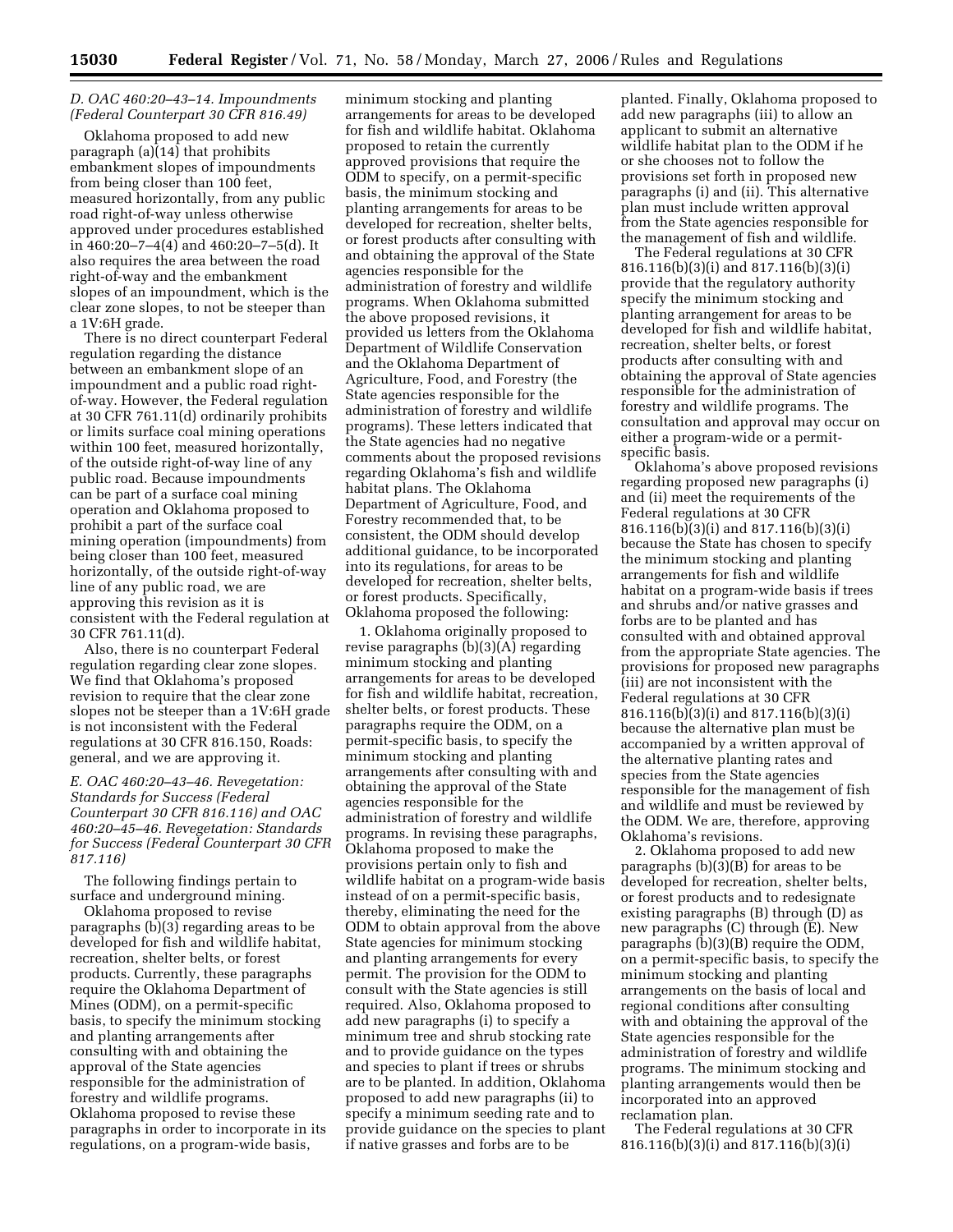provide that the regulatory authority specify the minimum stocking and planting arrangement for areas to be developed for fish and wildlife habitat, recreation, shelter belts, or forest products after consulting with and obtaining the approval of State agencies responsible for the administration of forestry and wildlife programs. The consultation and approval may occur on either a program-wide or a permitspecific basis.

We are approving Oklahoma's proposed revisions because they are consistent with the provisions of the Federal regulations at 30 CFR 816.116(b)(3)(i) and 817.116(b)(3)(i). We are also approving the re-designation of the above applicable paragraphs because the re-designations are only editorial changes and do not render the State regulations less effective than the Federal regulations.

3. Oklahoma proposed to revise newly re-designated paragraphs (b)(3)(D) (formerly paragraphs (b)(3)(C)), regarding the technical standard for vegetative ground cover, by adding new language requiring the cover to be sufficient to control erosion.

The Federal regulations at 30 CFR 816.116(b)(3)(i) and 817.116(b)(3)(iii) require the vegetative ground cover to be no less than that required to achieve the approved post-mining land use. The Federal regulation at 30 CFR 816.111(a)(4) requires a vegetative cover that is capable of stabilizing the soil surface from erosion.

The addition of the new language proposed by Oklahoma is no less effective than the Federal regulations. Therefore, we are approving the addition of the new language.

4. For areas to be developed for fish and wildlife habitat, recreation, shelter belts, or forest products, Oklahoma proposed to add new paragraphs  $(b)(3)(E)$  (formerly paragraphs  $(b)(3)(D)$ ). These new paragraphs require comments on tree and shrub stocking and vegetative ground cover from State agencies responsible for the management of fish and wildlife.

The Federal regulations at 30 CFR 816.116(b)(3)(i) and 817.116(b)(3)(i) require the regulatory authority to consult with the State agencies responsible for the administration of forestry and wildlife programs regarding minimum stocking and planting arrangements. Therefore, we are approving Oklahoma's proposed new paragraphs because they are no less effective than the Federal regulations.

# *F. OAC 460:20–43–52. Roads: General (Federal Counterpart 30 CFR 816.150)*

Oklahoma proposed to add new paragraph  $(d)(3)$  to require that the relocation of a public road must comply with newly proposed OAC 460:20–43– 14(a)(14). This newly proposed regulation prohibits embankment slopes of impoundments from being closer than 100 feet, measured horizontally, from any public road right-of-way unless otherwise approved under procedures established in 460:20–7–4(4) and 460:20–7–5(d). It also requires the area between the road right-of-way and the impoundment slopes, which is the clear zone slopes, to not be steeper than a 1V:6H grade.

The counterpart Federal regulations to Oklahoma's regulations is found at 30 CFR 816.150 (Roads: general). There is no direct counterpart Federal regulation regarding the distance between the right-of-way of a relocated public road and an embankment slope of an impoundment. Also, there is no counterpart Federal regulation regarding clear zone slopes. However, there is a Federal regulation at 30 CFR 761.11(d) which ordinarily prohibits or limits surface coal mining operations within 100 feet, measured horizontally, of the outside right-of-way line of any public road.

Oklahoma proposed that relocated public roads comply with the requirements of newly proposed OAC 460:20–43–14(a)(14) and this newly proposed regulation ordinarily prohibits embankment slopes of impoundments from being closer than 100 feet, measured horizontally, of the outside right-of-way line of a relocated public road. Therefore, we are approving this revision because it is not inconsistent with the Federal regulations at 30 CFR 761.11(d) and 30 CFR 816.150. We are also approving Oklahoma's proposed revision to require that the clear zone slopes not be steeper than a 1V:6H grade because it is not inconsistent with the Federal regulations at 30 CFR 816.150.

# *G. OAC 460:20–45–47. Subsidence Control (Federal Counterpart 30 CFR 817.121)*

Oklahoma proposed to delete paragraphs (c)(4)(A) through (E) regarding rebuttable presumption of causation by subsidence and to incorporate the language in existing paragraph (c)(4)(E) into paragraph (c)(4) so that paragraph (c)(4) reads as follows:

(4) Be governed by a rebuttable presumption of causation by subsidence. The information to be considered in determination of causation is whether damage to protected structures was caused by

subsidence from underground mining. All relevant and reasonably available information will be considered by the Department.

The counterpart Federal regulation is found at 30 CFR 817.121(c)(4)(v). This Federal regulation provides for the regulatory authority to consider all relevant and reasonably available information when determining the cause of damage to EPAct protected structures by underground mining. Because Oklahoma's proposed revision at paragraph (c)(4) has the same provision as the counterpart Federal regulation at 30 CFR 817.121(c)(4)(v), we are approving it.

# **IV. Summary and Disposition of Comments**

#### *Public Comments*

We asked for public comments on the amendment, but did not receive any.

### *Federal Agency Comments*

On August 31, 2005, and December 15, 2005, under 30 CFR 732.17(h)(11)(i) and section 503(b) of SMCRA, we requested comments on the amendment from various Federal agencies with an actual or potential interest in the Oklahoma program (Administrative Record Nos. OK–946.03 and OK– 946.09). We did not receive any comments.

## *Environmental Protection Agency (EPA) Concurrence and Comments*

Under 30 CFR 732.17(h)(11)(ii), we are required to obtain written concurrence from EPA for those provisions of the program amendment that relate to air or water quality standards issued under the authority of the Clean Water Act (33 U.S.C. 1251 *et seq.*) or the Clean Air Act (42 U.S.C. 7401 *et seq.*). None of the revisions that Oklahoma proposed to make in this amendment pertain to air or water quality standards. Therefore, we did not ask EPA to concur on the amendment.

On August 31, 2005, and December 15, 2005, under 30 CFR 732.17(h)(11)(i), we requested comments on the amendment from EPA (Administrative Record Nos. OK–946.03 and OK– 946.09). EPA did not respond to our request.

# *State Historic Preservation Officer (SHPO) and the Advisory Council on Historic Preservation (ACHP)*

Under 30 CFR 732.17(h)(4), we are required to request comments from the SHPO and ACHP on amendments that may have an effect on historic properties. On August 31, 2005, and December 15, 2005, we requested comments on Oklahoma's amendment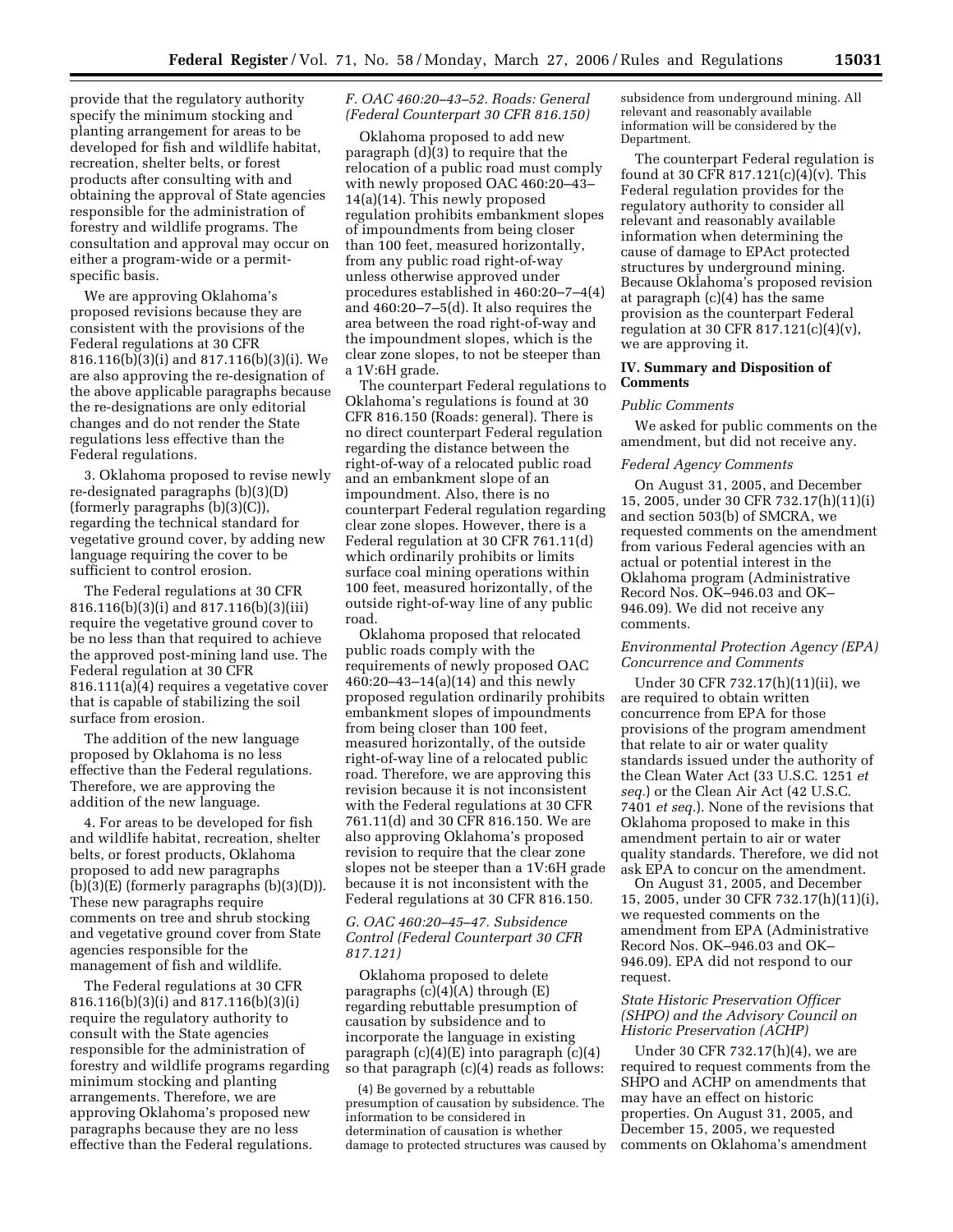(Administrative Record Nos. OK–946.03 and OK–946.09), but neither responded to our request.

# **V. OSM's Decision**

Based on the above findings, we approve the amendment Oklahoma sent us on July 15, 2005, and as revised on October 14, 2005, and November 17, 2005.

We approve the regulations proposed by Oklahoma with the provision that they be fully promulgated in identical form to the regulations submitted to and reviewed by OSM and the public.

To implement this decision, we are amending the Federal regulations at 30 CFR part 936, which codify decisions concerning the Oklahoma program. We find that good cause exists under 5 U.S.C. 553(d)(3) to make this final rule effective immediately. Section 503(a) of SMCRA requires that the State's program demonstrate that the State has the capability of carrying out the provisions of the Act and meeting its purposes. Making this rule effective immediately will expedite that process. SMCRA requires consistency of State and Federal standards.

### **VI. Procedural Determinations**

*Executive Order 12630—Takings* 

The provisions in the rule based on counterpart Federal regulations do not have takings implications. This determination is based on the analysis performed for the counterpart Federal regulations. The revisions made at the initiative of the State that do not have Federal counterparts have also been reviewed and a determination made that they do not have takings implications. This determination is based on the fact that the provisions have no substantive effect on the regulated industry.

## *Executive Order 12866—Regulatory Planning and Review*

This rule is exempted from review by the Office of Management and Budget (OMB) under Executive Order 12866.

### *Executive Order 12988—Civil Justice Reform*

The Department of the Interior has conducted the reviews required by section 3 of Executive Order 12988 and has determined that this rule meets the applicable standards of subsections (a) and (b) of that section. However, these standards are not applicable to the actual language of State regulatory programs and program amendments because each program is drafted and promulgated by a specific State, not by OSM. Under sections 503 and 505 of SMCRA (30 U.S.C. 1253 and 1255) and the Federal regulations at 30 CFR

730.11, 732.15, and 732.17(h)(10), decisions on proposed State regulatory programs and program amendments submitted by the States must be based solely on a determination of whether the submittal is consistent with SMCRA and its implementing Federal regulations and whether the other requirements of 30 CFR parts 730, 731, and 732 have been met.

#### *Executive Order 13132—Federalism*

This rule does not have Federalism implications. SMCRA delineates the roles of the Federal and State governments with regard to the regulation of surface coal mining and reclamation operations. One of the purposes of SMCRA is to ''establish a nationwide program to protect society and the environment from the adverse effects of surface coal mining operations." Section  $503(a)(1)$  of SMCRA requires that State laws regulating surface coal mining and reclamation operations be ''in accordance with'' the requirements of SMCRA, and section 503(a)(7) requires that State programs contain rules and regulations ''consistent with'' regulations issued by the Secretary pursuant to SMCRA.

# *Executive Order 13175—Consultation and Coordination With Indian Tribal Governments*

In accordance with Executive Order 13175, we have evaluated the potential effects of this rule on Federallyrecognized Indian tribes and have determined that the rule does not have substantial direct effects on one or more Indian tribes, on the relationship between the Federal Government and Indian tribes, or on the distribution of power and responsibilities between the Federal Government and Indian tribes. This determination is based on the fact that the Oklahoma program does not regulate coal exploration and surface coal mining and reclamation operations on Indian lands. Therefore, the Oklahoma program has no effect on Federally-recognized Indian tribes.

## *Executive Order 13211—Regulations That Significantly Affect the Supply, Distribution, or Use of Energy*

On May 18, 2001, the President issued Executive Order 13211 which requires agencies to prepare a Statement of Energy Effects for a rule that is (1) considered significant under Executive Order 12866, and (2) likely to have a significant adverse effect on the supply, distribution, or use of energy. Because this rule is exempt from review under Executive Order 12866 and is not expected to have a significant adverse

effect on the supply, distribution, or use of energy, a Statement of Energy Effects is not required.

#### *National Environmental Policy Act*

This rule does not require an environmental impact statement because section 702(d) of SMCRA (30 U.S.C. 1292(d)) provides that agency decisions on proposed State regulatory program provisions do not constitute major Federal actions within the meaning of section 102(2)(C) of the National Environmental Policy Act (42 U.S.C. 4332(2)(C)).

#### *Paperwork Reduction Act*

This rule does not contain information collection requirements that require approval by OMB under the Paperwork Reduction Act (44 U.S.C. 3507 *et seq.*).

#### *Regulatory Flexibility Act*

The Department of the Interior certifies that a portion of the provisions in this rule will not have a significant economic impact on a substantial number of small entities under the Regulatory Flexibility Act (5 U.S.C. 601 *et seq.*) because they are based upon counterpart Federal regulations for which an economic analysis was prepared and certification made that such regulations would not have a significant economic effect upon a substantial number of small entities. In making the determination as to whether this part of the rule would have a significant economic impact, the Department relied upon the data and assumptions for the counterpart Federal regulations. The Department of the Interior also certifies that the provisions in this rule that are not based upon counterpart Federal regulations will not have a significant economic impact on a substantial number of small entities under the Regulatory Flexibility Act (5 U.S.C. 601 *et seq.*). This determination is based upon the fact that the provisions are not expected to have a substantive effect on the regulated industry.

### *Small Business Regulatory Enforcement Fairness Act*

This rule is not a major rule under 5 U.S.C. 804(2), the Small Business Regulatory Enforcement Fairness Act. This rule: (a) Does not have an annual effect on the economy of \$100 million; (b) Will not cause a major increase in costs or prices for consumers, individual industries, Federal, State, or local government agencies, or geographic regions; and (c) Does not have significant adverse effects on competition, employment, investment,